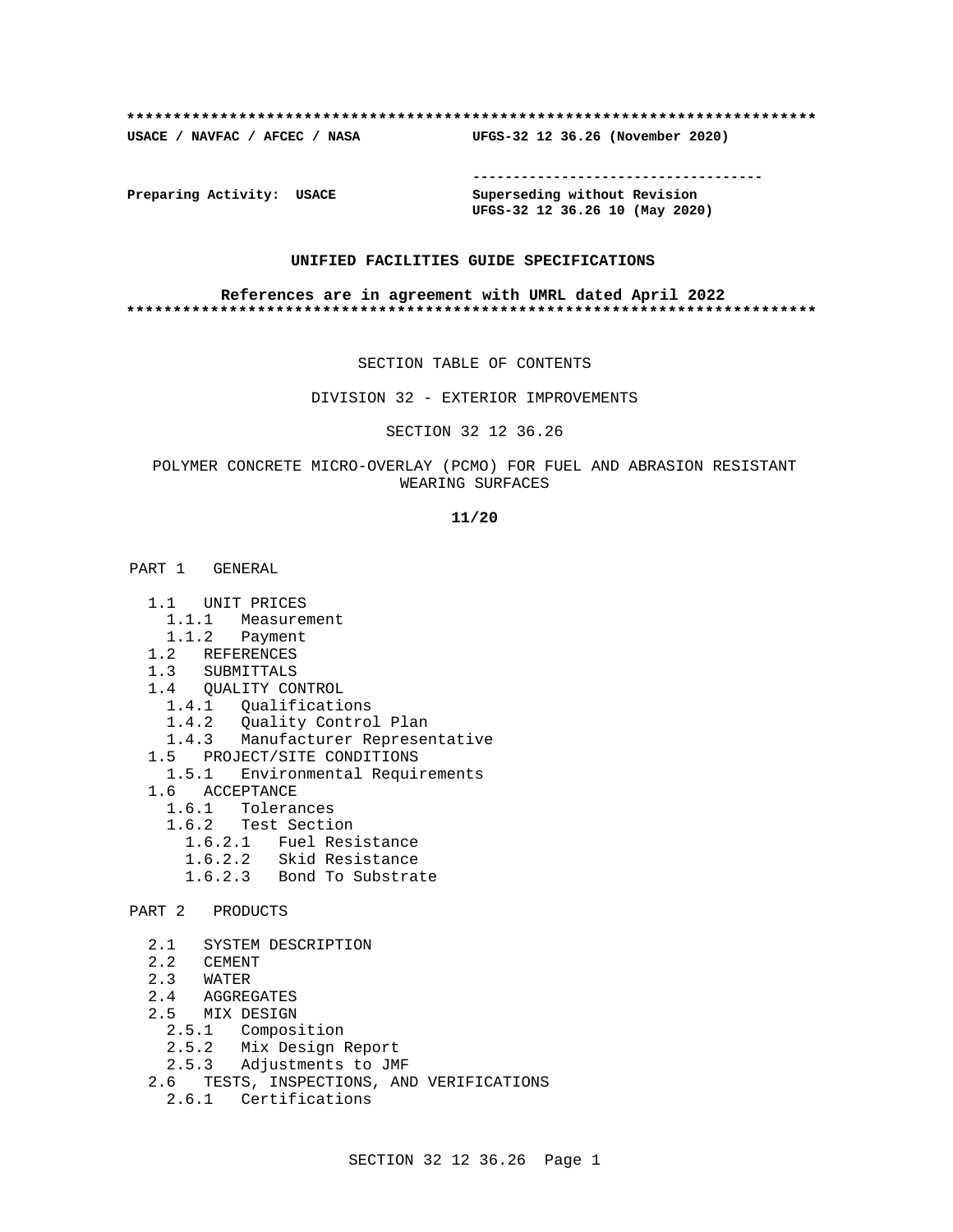- PART 3 EXECUTION
- 3.1 PREPARATION OF THE UNDERLYING SURFACE
- 3.2 APPLICATION
	- 3.2.1 Calibration
	- 3.2.2 Curing
- 3.3 JOINTS
- 3.4 FIELD QUALITY CONTROL
- 3.4.1 QC Monitoring
- 3.4.2 Sampling
	- 3.5 APPENDICES
- -- End of Section Table of Contents --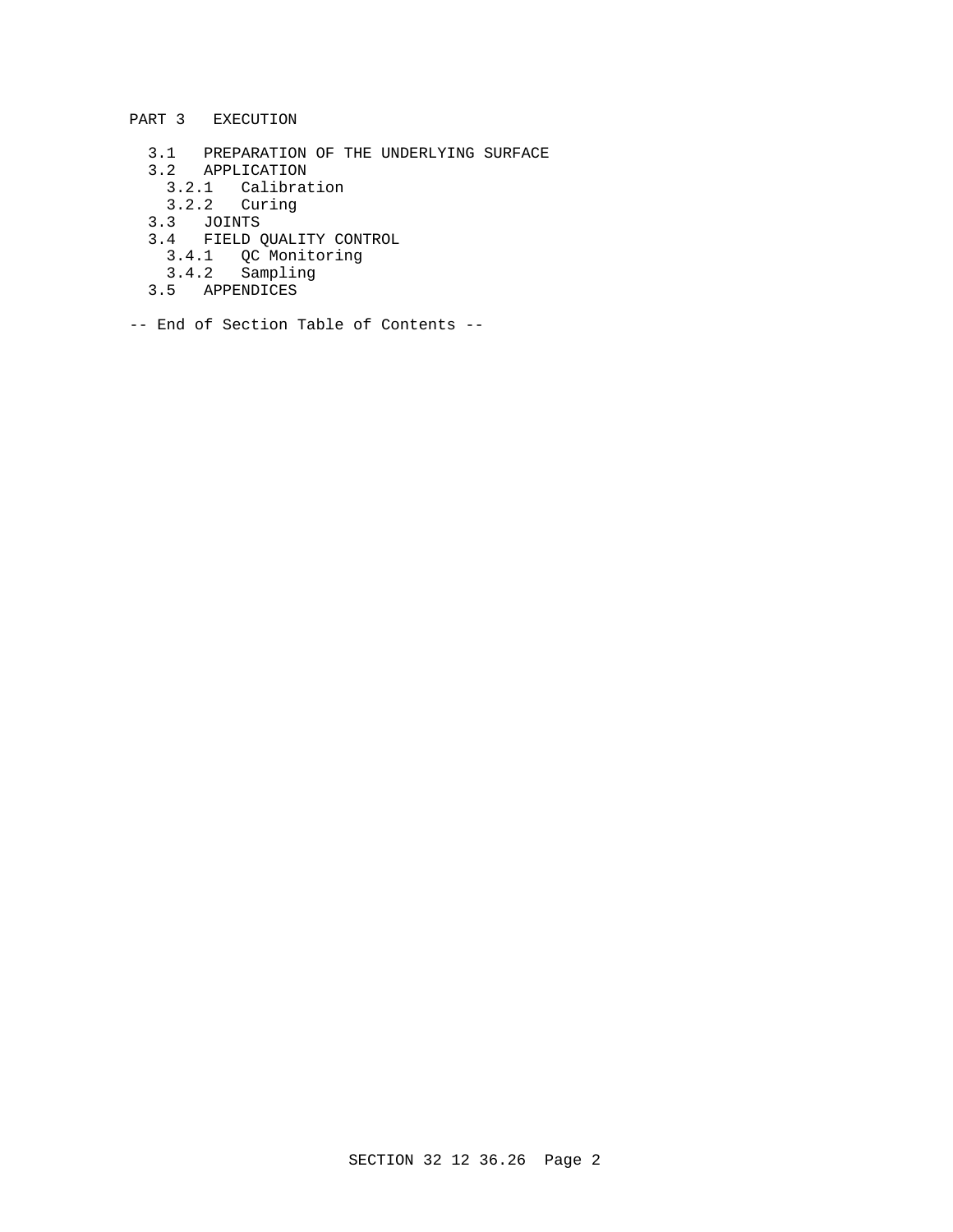**\*\*\*\*\*\*\*\*\*\*\*\*\*\*\*\*\*\*\*\*\*\*\*\*\*\*\*\*\*\*\*\*\*\*\*\*\*\*\*\*\*\*\*\*\*\*\*\*\*\*\*\*\*\*\*\*\*\*\*\*\*\*\*\*\*\*\*\*\*\*\*\*\*\***

**USACE / NAVFAC / AFCEC / NASA UFGS-32 12 36.26 (November 2020)**

**------------------------------------**

**Preparing Activity: USACE Superseding without Revision UFGS-32 12 36.26 10 (May 2020)**

### **UNIFIED FACILITIES GUIDE SPECIFICATIONS**

### **References are in agreement with UMRL dated April 2022 \*\*\*\*\*\*\*\*\*\*\*\*\*\*\*\*\*\*\*\*\*\*\*\*\*\*\*\*\*\*\*\*\*\*\*\*\*\*\*\*\*\*\*\*\*\*\*\*\*\*\*\*\*\*\*\*\*\*\*\*\*\*\*\*\*\*\*\*\*\*\*\*\*\***

### SECTION 32 12 36.26

POLYMER CONCRETE MICRO-OVERLAY (PCMO) FOR FUEL AND ABRASION RESISTANT WEARING SURFACES **11/20**

**\*\*\*\*\*\*\*\*\*\*\*\*\*\*\*\*\*\*\*\*\*\*\*\*\*\*\*\*\*\*\*\*\*\*\*\*\*\*\*\*\*\*\*\*\*\*\*\*\*\*\*\*\*\*\*\*\*\*\*\*\*\*\*\*\*\*\*\*\*\*\*\*\*\***

**NOTE: This guide specification covers the requirements for Polymer Concrete Micro-Overlay (PCMO) for fuel and abrasion resistant wearing surfaces.**

**Adhere to** UFC 1-300-02 **Unified Facilities Guide Specifications (UFGS) Format Standard when editing this guide specification or preparing new project specification sections. Edit this guide specification for project specific requirements by adding, deleting, or revising text. For bracketed items, choose applicable item(s) or insert appropriate information.**

**Remove information and requirements not required in respective project, whether or not brackets are present.**

**Comments, suggestions and recommended changes for this guide specification are welcome and should be submitted as a** Criteria Change Request (CCR)**. \*\*\*\*\*\*\*\*\*\*\*\*\*\*\*\*\*\*\*\*\*\*\*\*\*\*\*\*\*\*\*\*\*\*\*\*\*\*\*\*\*\*\*\*\*\*\*\*\*\*\*\*\*\*\*\*\*\*\*\*\*\*\*\*\*\*\*\*\*\*\*\*\*\***

### PART 1 GENERAL

**\*\*\*\*\*\*\*\*\*\*\*\*\*\*\*\*\*\*\*\*\*\*\*\*\*\*\*\*\*\*\*\*\*\*\*\*\*\*\*\*\*\*\*\*\*\*\*\*\*\*\*\*\*\*\*\*\*\*\*\*\*\*\*\*\*\*\*\*\*\*\*\*\*\***

**NOTE: PCMO can be used as an alternative to coal-tar seal coats placed over asphalt surfaces to provide fuel resistance. PCMO also has application as a seal coat over asphalt surfaces not requiring fuel resistance. PCMO can be applied to concrete surfaces to bridge cracks, repair spalled areas and provide increased friction characteristics while improving aesthetics. For airfields, PCMO may be used on taxiways and parking aprons, it is not recommended for runway use. If PCMO is applied to grooved surfaces, take care to restore the friction characteristics of the surface by patterning the**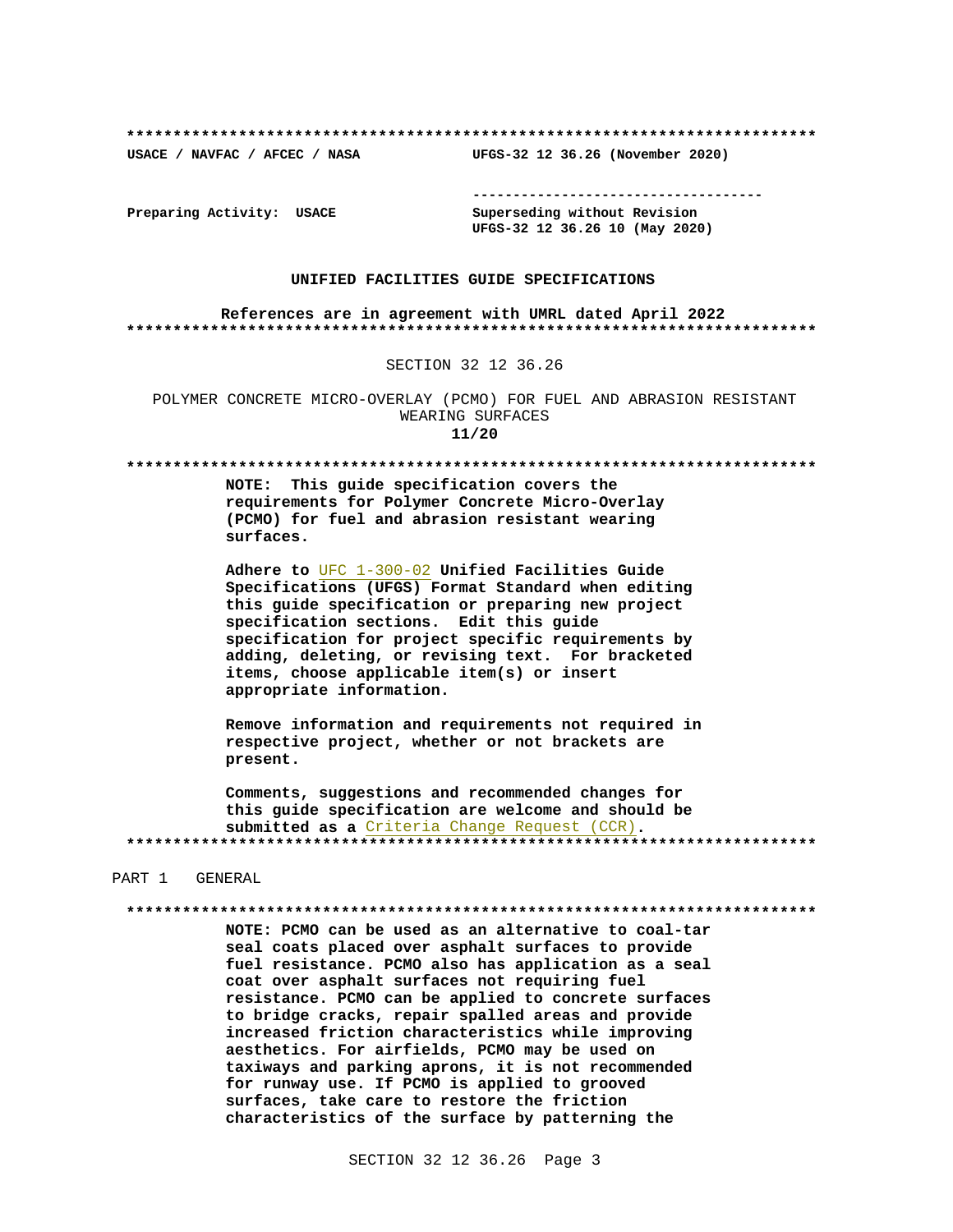PCMO. Colored PCMO may be used for taxiway markings, stop bars and/or directional designations on both asphalt or concrete. PCMO may also be used on roads and parking lots for friction enhancement or for delineation of crosswalks, bus areas or pedestrian areas as well as a fuel and abrasion resistant wearing surface.

This guide specification only pertains to the polymer concrete micro-overlay aspects of the project and not to any surface preparation requirements. Surface preparation requirements should be covered by either including them in this guide specification or by adding pertinent sections to the project documents.

This specification utilizes a Quality Assurance and Quality Control (QA/QC) construction management philosophy. Quality Assurance refers to the actions performed by the Government to assure the final product meets the job requirements. Results of QA testing are the basis for pay. Quality Control refers to the actions of the Contractor to monitor the construction and production processes and to correct these processes when out of control. Results of QC testing are reported daily on the process control charts maintained by the Contractor. Quality Control is covered in paragraph CONTRACTOR QUALITY CONTROL. 

#### $1.1$ UNIT PRICES

## NOTE: Delete this paragraph when lump sum payment is desired.

## 1.1.1 Measurement

Measure the quantity of PCMO, per square meter square yard placed and accepted, for the purposes of assessing payment.

#### $1.1.2$ Payment

## NOTE: Delete this paragraph when lump sum payment is desired.

Quantities of PCMO mixture, determined as specified above will be paid for at respective contract unit prices. Payment will constitute full compensation for furnishing all materials, equipment, plant, surface preparation, and tools; and for all labor and other incidentals necessary to complete the required work.

#### $1.2$ **REFERENCES**

###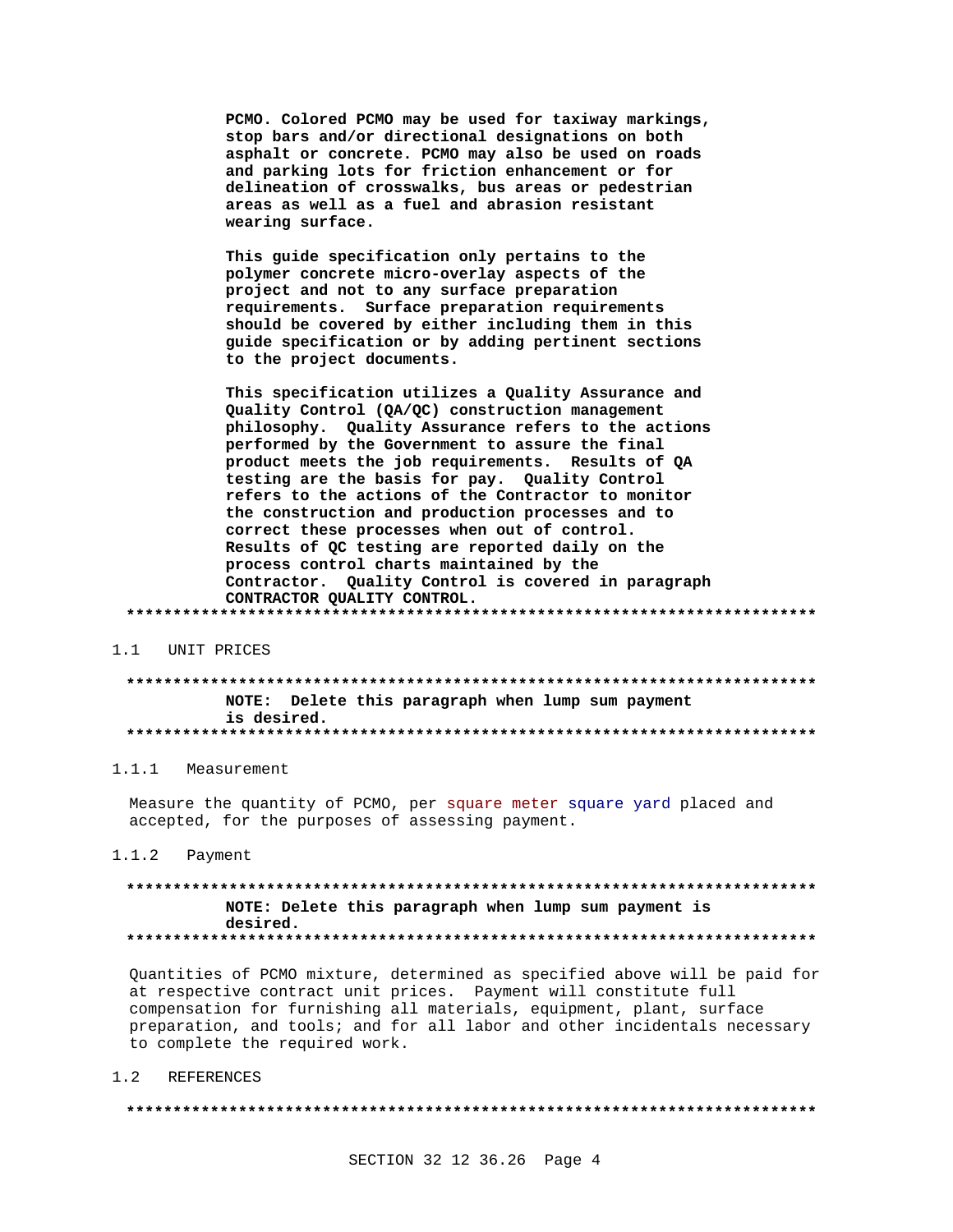**NOTE: This paragraph is used to list the publications cited in the text of the guide specification. The publications are referred to in the text by basic designation only and listed in this paragraph by organization, designation, date, and title.**

**Use the Reference Wizard's Check Reference feature when you add a Reference Identifier (RID) outside of the Section's Reference Article to automatically place the reference in the Reference Article. Also use the Reference Wizard's Check Reference feature to update the issue dates.**

**References not used in the text will automatically be deleted from this section of the project specification when you choose to reconcile references in the publish print process. \*\*\*\*\*\*\*\*\*\*\*\*\*\*\*\*\*\*\*\*\*\*\*\*\*\*\*\*\*\*\*\*\*\*\*\*\*\*\*\*\*\*\*\*\*\*\*\*\*\*\*\*\*\*\*\*\*\*\*\*\*\*\*\*\*\*\*\*\*\*\*\*\*\***

The publications listed below form a part of this specification to the extent referenced. The publications are referred to within the text by the basic designation only.

AMERICAN CONCRETE INSTITUTE (ACI)

| ACI 201.1R                | (2008) Guide for Conducting a Visual<br>Inspection of Concrete in Service                                         |
|---------------------------|-------------------------------------------------------------------------------------------------------------------|
| ASTM INTERNATIONAL (ASTM) |                                                                                                                   |
| ASTM C33/C33M             | (2018) Standard Specification for Concrete<br>Aggregates                                                          |
| ASTM C67/C67M             | (2021) Standard Test Methods for Sampling<br>and Testing Brick and Structural Clay Tile                           |
| ASTM C117                 | (2017) Standard Test Method for Materials<br>Finer than 75-um (No. 200) Sieve in<br>Mineral Aggregates by Washing |

ASTM C136/C136M (2019) Standard Test Method for Sieve Analysis of Fine and Coarse Aggregates

ASTM C150/C150M (2021) Standard Specification for Portland Cement

ASTM C1077 (2017) Standard Practice for Agencies Testing Concrete and Concrete Aggregates for Use in Construction and Criteria for Testing Agency Evaluation

ASTM C1583/C1583M (2013) Standard Test Method for Tensile Strength of Concrete Surfaces and the Bond Strength or Tensile Strength of Concrete Repair and Overlay Materials by Direct Tension (Pull-off Method)

ASTM D242/D242M (2009; R 2014) Mineral Filler for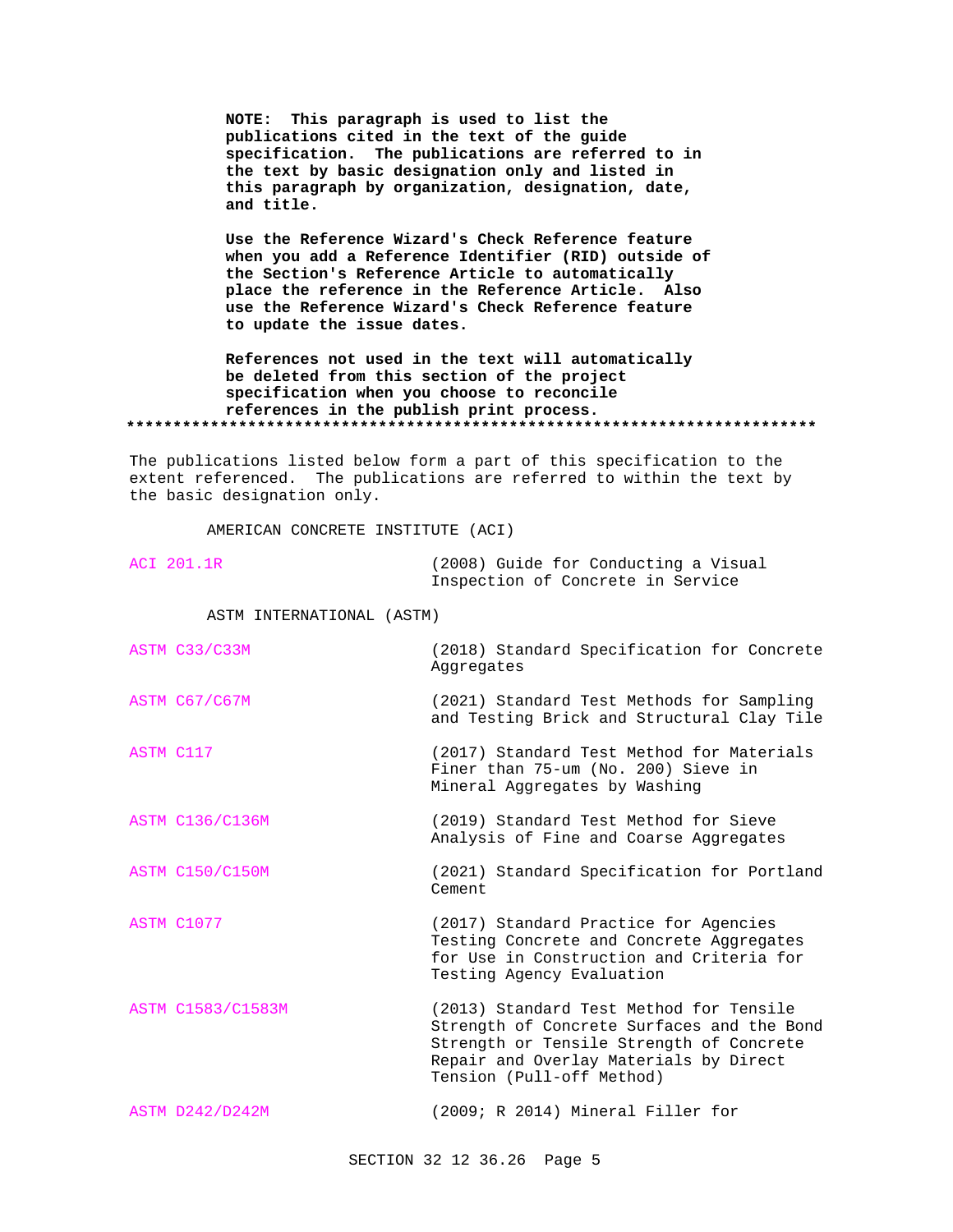Bituminous Paving Mixtures

ASTM D3699 (2019) Standard Specification for Kerosene **ASTM E274/E274M** (2015) Standard Test Method for Skid Resistance of Paved Surfaces Using a Full-Scale Tire

## 1.3 SUBMITTALS

## 

NOTE: Review submittal description (SD) definitions in Section 01 33 00 SUBMITTAL PROCEDURES and edit the following list, and corresponding submittal items in the text, to reflect only the submittals required for the project. The Guide Specification technical editors have classified those items that require Government approval, due to their complexity or criticality, with a "G." Generally, other submittal items can be reviewed by the Contractor's Quality Control System. Only add a "G" to an item, if the submittal is sufficiently important or complex in context of the project.

For Army projects, fill in the empty brackets following the "G" classification, with a code of up to three characters to indicate the approving authority. Codes for Army projects using the Resident Management System (RMS) are: "AE" for Architect-Engineer; "DO" for District Office (Engineering Division or other organization in the District Office); "AO" for Area Office; "RO" for Resident Office; and "PO" for Project Office. Codes following the "G" typically are not used for Navy, Air Force, and NASA projects.

The "S" classification indicates submittals required as proof of compliance for sustainability Guiding Principles Validation or Third Party Certification and as described in Section 01 33 00 SUBMITTAL PROCEDURES.

Choose the first bracketed item for Navy, Air Force and NASA projects, or choose the second bracketed item for Army projects. 

Government approval is required for submittals with a "G" or "S" classification. Submittals not having a "G" or "S" classification are [for Contractor Quality Control approval.][for information only. When used, a code following the "G" classification identifies the office that will review the submittal for the Government.] Submit the following in accordance with Section 01 33 00 SUBMITTAL PROCEDURES:

SD-03 Product Data

Safety Data Sheets (SDS)

COA/QCC Documentation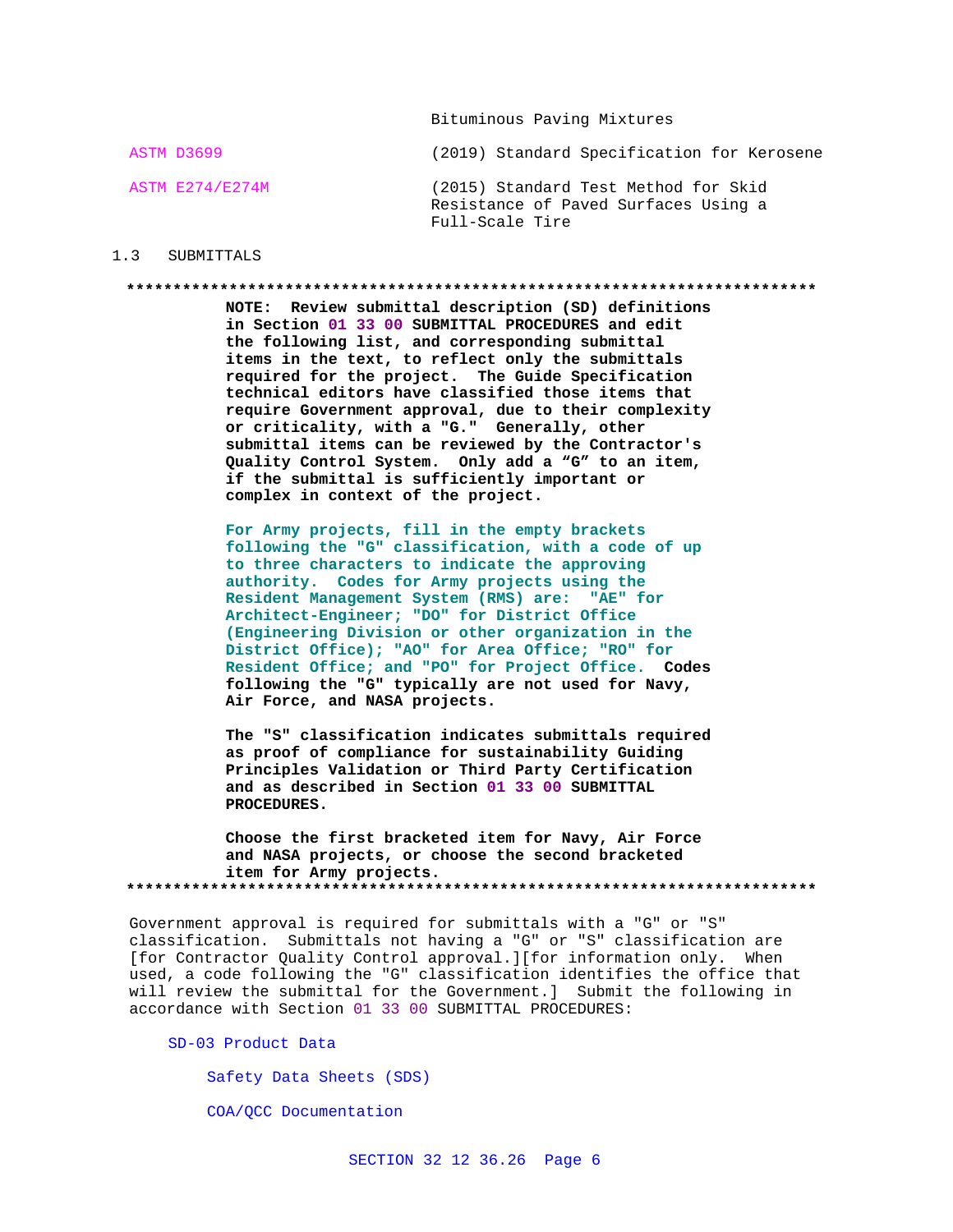## SD-05 Design Data

Mix Design; G[, [\_\_\_\_\_]]

Service Record; G[, [\_\_\_\_]]

Quality Control Plan; G[, [\_\_\_\_\_]]

SD-06 Test Reports

Aggregate Test Results

SD-07 Certificates

Portland Cement

Testing Laboratory

## SD-08 Manufacturer's Instructions

Manufacturer Representative Resume

SD-09 Manufacturer's Field Reports

QC Test Results

## 1.4 QUALITY CONTROL

## 1.4.1 Qualifications

Perform sampling and testing using an approved commercial testing laboratory or on-site facility that is accredited in accordance with ASTM C1077. Do not start work requiring testing until the facilities have been inspected and approved. The Government will inspect all laboratories requiring validation for equipment and test procedures prior to the start of any concreting operations for conformance to ASTM C1077. Schedule and provide payment for laboratory inspections. Additional payment or a time extension due to failure to acquire the required laboratory validation is not allowed. Maintain this certification for the duration of the project.

## 1.4.2 Quality Control Plan

Develop and submit a Quality Control Plan. Do not produce PCMO for payment until the quality control plan has been approved. Address all elements that affect the quality of the PCMO including, but not limited to:

- a. Mix Design.
- b. Aggregate Grading.
- c. Quality of Materials.
- d. Fuel Resistance Testing.
- e. Preparation of Existing Pavement Surface

## 1.4.3 Manufacturer Representative

At the beginning of job site operations, provide an independent technical consultant with a minimum of 3 years experience in the use of PCMO and knowledge of the materials, procedures, and equipment described in this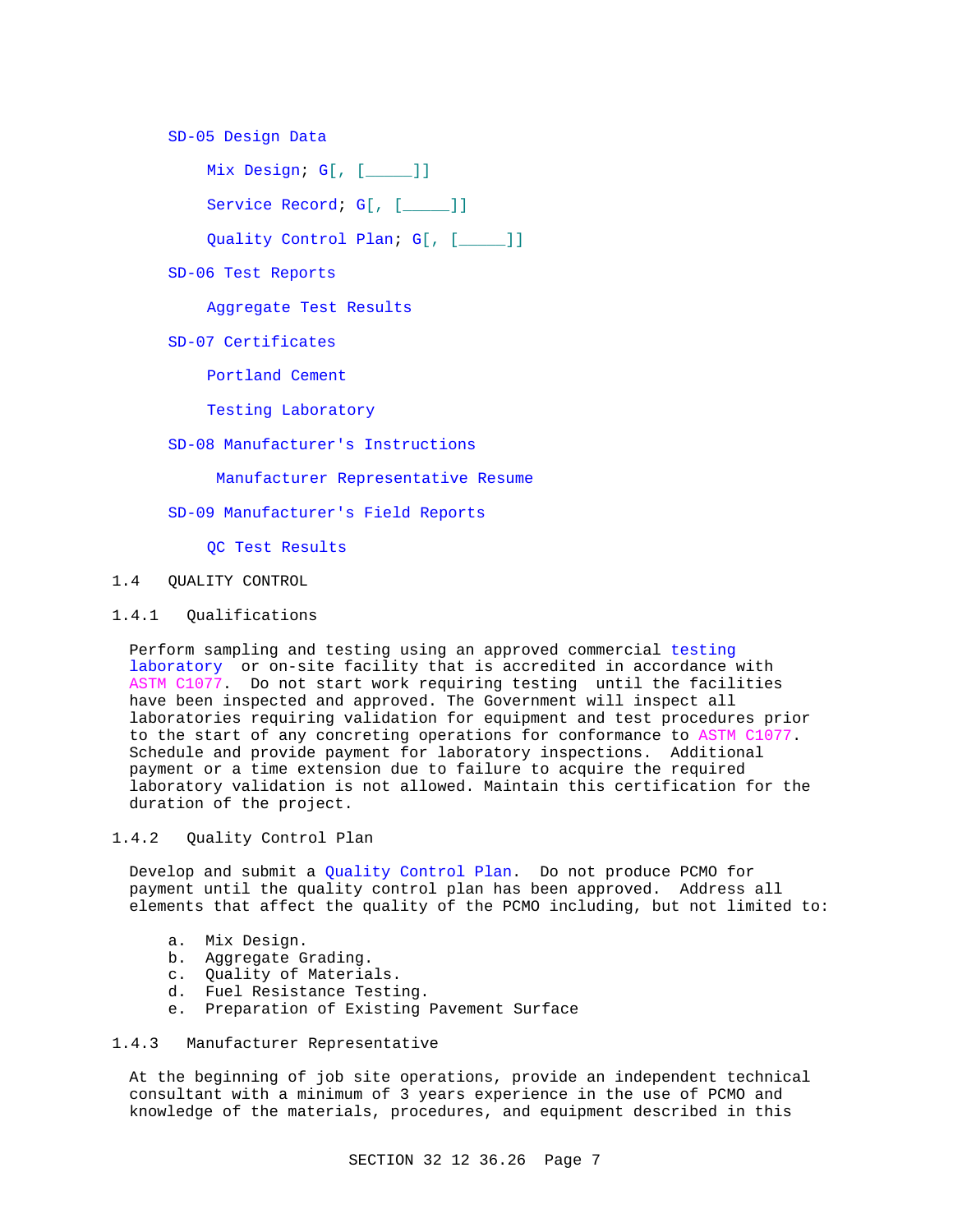specification. The consultant will assist in the proper mixing of the component materials and application of the PCMO. Submit manufacturer representative resume documenting this experience prior to the start of operations.

## 1.5 PROJECT/SITE CONDITIONS

## 1.5.1 Environmental Requirements

Do not apply PCMO when the surface is wet unless permitted by the manufacturer or when the humidity or impending weather conditions will not allow proper curing. Apply PCMO only when the atmospheric or pavement temperature is 7.5 degrees C 45 degrees F and rising and is expected to remain above 7.5 degrees C 45 degrees F for 24 hours, unless otherwise directed. Pavement temperatures exceeding 50 degrees C 130 degrees F are not recommended for PCMO application. Ideal conditions for placement are air temperatures between 15 and 32 degrees C 60 and 90 degrees F and humidity levels between 50 and 60 percent.

## 1.6 ACCEPTANCE

## 1.6.1 Tolerances

Acceptance of PCMO mixture is based on compliance with the tolerances presented in Table 1. Remove and replace PCMO represented by the failing tests or submit repair plan for approval.

| TABLE 1           |                                                                             |  |
|-------------------|-----------------------------------------------------------------------------|--|
| Attribute         | Tolerance                                                                   |  |
| Color             | Uniform throughout                                                          |  |
| Appearance        | Free of excessive pinholes, air bubbles,<br>lumps, or other visible defects |  |
| Thickness         | No lumps or thin spots                                                      |  |
| Fuel Resistance   | Passes                                                                      |  |
| Skid Resistance   | $SN(65)$ RSN40R greater than 35                                             |  |
| Bond to Substrate | Failure in substrate                                                        |  |

### 1.6.2 Test Section

### **\*\*\*\*\*\*\*\*\*\*\*\*\*\*\*\*\*\*\*\*\*\*\*\*\*\*\*\*\*\*\*\*\*\*\*\*\*\*\*\*\*\*\*\*\*\*\*\*\*\*\*\*\*\*\*\*\*\*\*\*\*\*\*\*\*\*\*\*\*\*\*\*\*\***

**NOTE: The test section is used to determine the exact application rate, quality of the mixture in place, and the performance of the equipment.**

**The application rate depends on the pavement surface texture, desired PCMO thickness, PCMO aggregate size, and equipment used during PCMO placement. If operational conditions preclude placement of a test section on the pavement to be seal coated, apply on a pavement with similar surface texture.**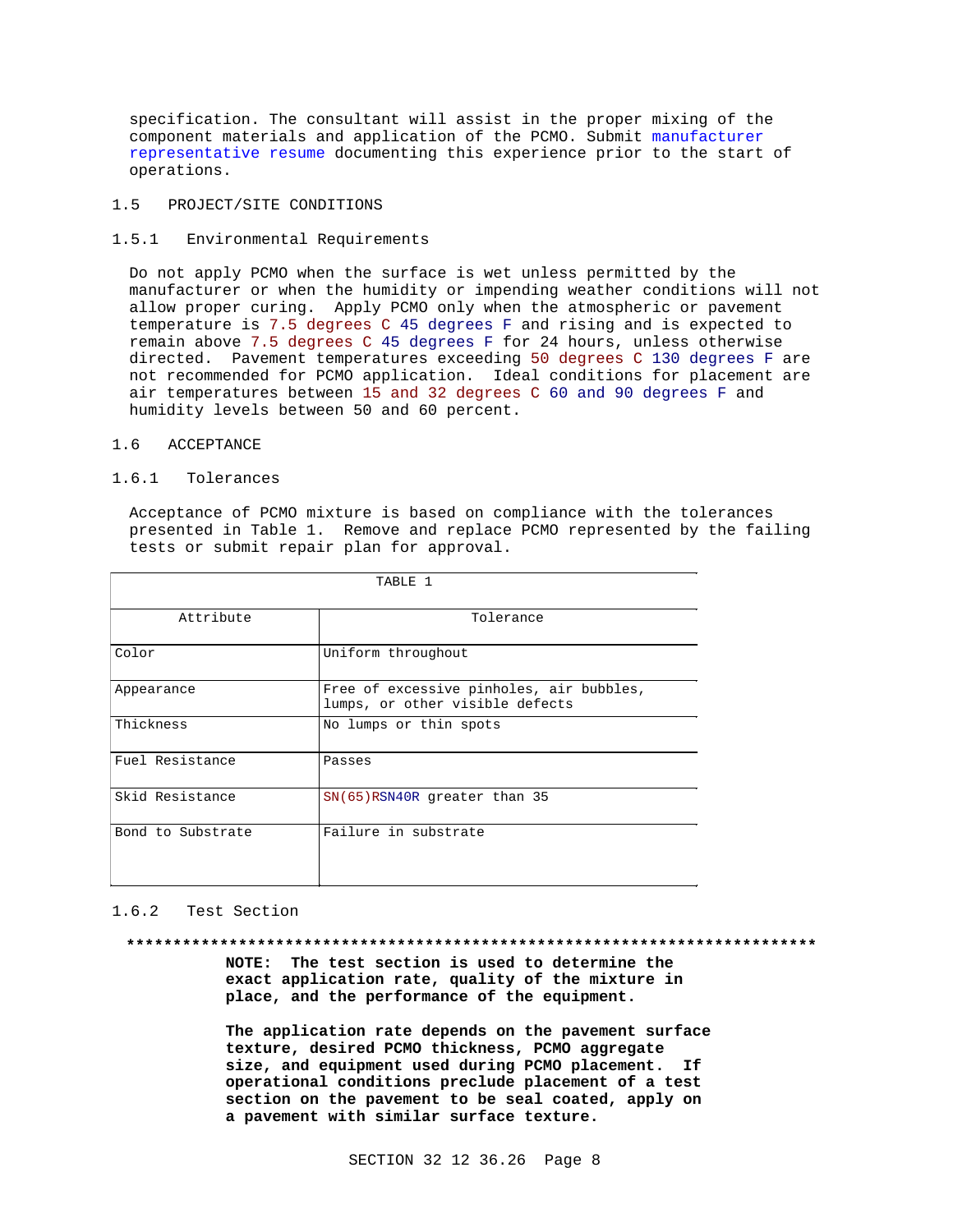Prior to full production, prepare a quantity of mixture in the proportions shown in the approved mix design and in sufficient amount to place a test section a minimum of 37 square m 400 square feet at the rate specified in the job mix formula. Locate the proposed test section on a representative section of the pavement. The test application rate depends on the condition of the pavement surface. Use the test section to verify the adequacy of the mix design and to determine the actual application rate for the project. Use the same equipment and method of operations on the test section as will be used on the remainder of the work. Acceptance of the test section is based on compliance with the Tolerances listed in Table 1. If the test section should prove to be unsatisfactory, make the necessary adjustments to the mix composition, application rate, placement operations, and equipment. Place additional test sections and evaluate. Do not begin full production without approval. Schedule a minimum of 1 day following the placement of the test section prior to job mix approval to allow for proper curing, and an overall assessment of the PCMO test section.

## 1.6.2.1 Fuel Resistance

## NOTE: Select first bracketed option for laboratory fuel resistance testing (Appendix A) and coordinate with paragraph: MIX DESIGN. Select second bracketed option for test section fuel resistance testing  $(A$ ppendix  $B$ ).

[Submit test results, performed in accordance with the test method given in Appendix A, showing that the PCMO mixture meets the tolerances of Table 1.] [Conduct fuel resistance testing on the test section in accordance with Appendix B. If the fuel resistance test results meet the tolerances of Table 1, the test section may remain as part of the project pavement. If the test section fails the tolerances, remove the test section, construct another test section, and retest.]

#### $1.6.2.2$ Skid Resistance

Evaluate the skid resistance of the test section using a ribbed tire (R), traveling at 65 kilometers per hour 40 miles per hour over a wetted PCMO in accordance with ASTM E274/E274M. Report the result as SN(65)R SN40R and meet the tolerances of Table 1.

#### $1.6.2.3$ Bond To Substrate

Evaluate the bond strength of the PCMO to the prepared pavement substrate in accordance with ASTM C1583/C1583M. Report the failure mode and meet the tolerances of Table 1.

#### PART 2 PRODUCTS

## 2.1 SYSTEM DESCRIPTION

The work consists of placing one or more applications of a polymer concrete micro overlay, with mineral or synthetic aggregate, applied on an existing, previously prepared bituminous or concrete surface. Requirements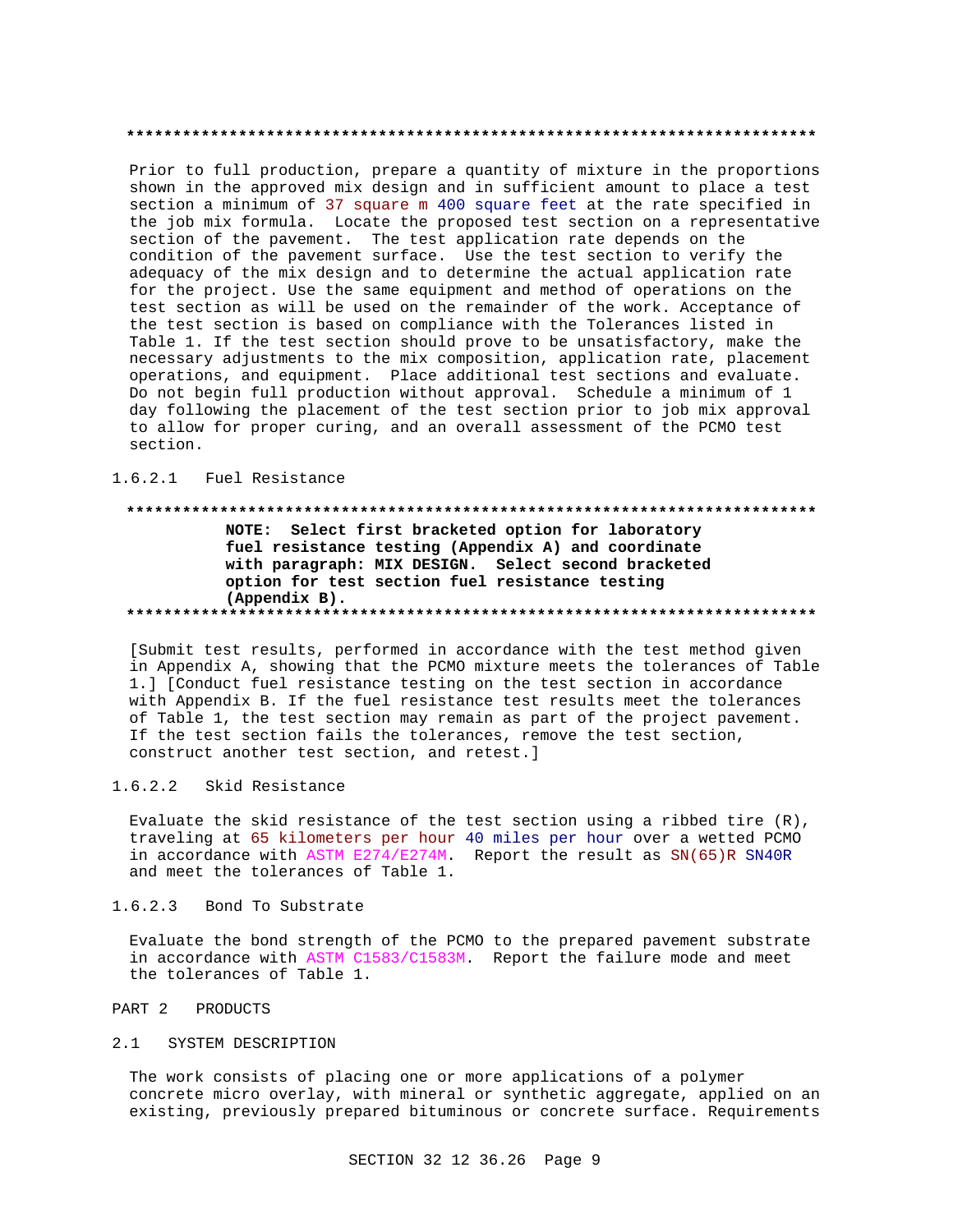for the mixing and placement equipment are specific to the manufacturer's product and are not specified herein.

#### $2.2$ **CEMENT**

Provide cement for PCMO conforming to ASTM C150/C150M for Type I, II, I/II or III Portland Cement. Submit copies of certified test data.

#### $2.3$ WATER

Provide potable water free from harmful soluble salts. Control the temperature of the water added during mixing to a minimum of 10 degrees C 50 degrees F and not above 32 degrees C 90 degrees F. Control the pH of the water added during mixing to the requirements of the manufacturer.

#### $2.4$ AGGREGATES

Provide aggregate which is either a natural or manufactured aggregate composed of clean, hard, durable, uncoated particles, free from lumps of clay and all organic matter, meeting the quality requirements of ASTM C33/C33M or ASTM D242/D242M. Submit all aggregate test results and samples at least 14 days prior to start of construction.

#### MIX DESIGN  $2.5$

## NOTE: For laboratory fuel resistance testing, include the bracketed item specifying Appendix A.

Submit proposed JMF [including fuel resistance test results in accordance with Appendix A]. Develop the mix design and submit the recommended formulation of water, polymer, and cement/aggregate blend and estimated application rate proposed for use at least 14 days prior to the start of operations. Submit a service record of five years successful performance for a similar JMF on comparable substrate equal to or exceeding the proposed exposure and traffic conditions for the related use. Include photographs and written report addressing pinholes, air bubbles, lumps or other visible defects in accordance with ACI 201.1R. Submit service record performed by a third party engineer, petrographer, or concrete materials engineer. Exact application rates cannot be determined until the test section is placed due to the variability in surface textures of asphalt pavement. The specific JMF selected will be submitted in writing and approved prior to the start of the project.

#### $2.5.1$ Composition

Provide PCMO consisting of a polymer, water, cement, additives, and aggregate [and/or fibers] in the specified proportions and according to the specific manufacturer's requirements. Develop a job mix formula (JMF) suitable to the range of different PCMO products available, the local climatic zone, local temperature during application, and pavement surface conditions.

#### $2.5.2$ Mix Design Report

Perform trial design batches, mixture proportioning studies, testing, and submit test results demonstrating that the proposed mixture proportions produce PCMO of the qualities indicated. Submit test results in a mix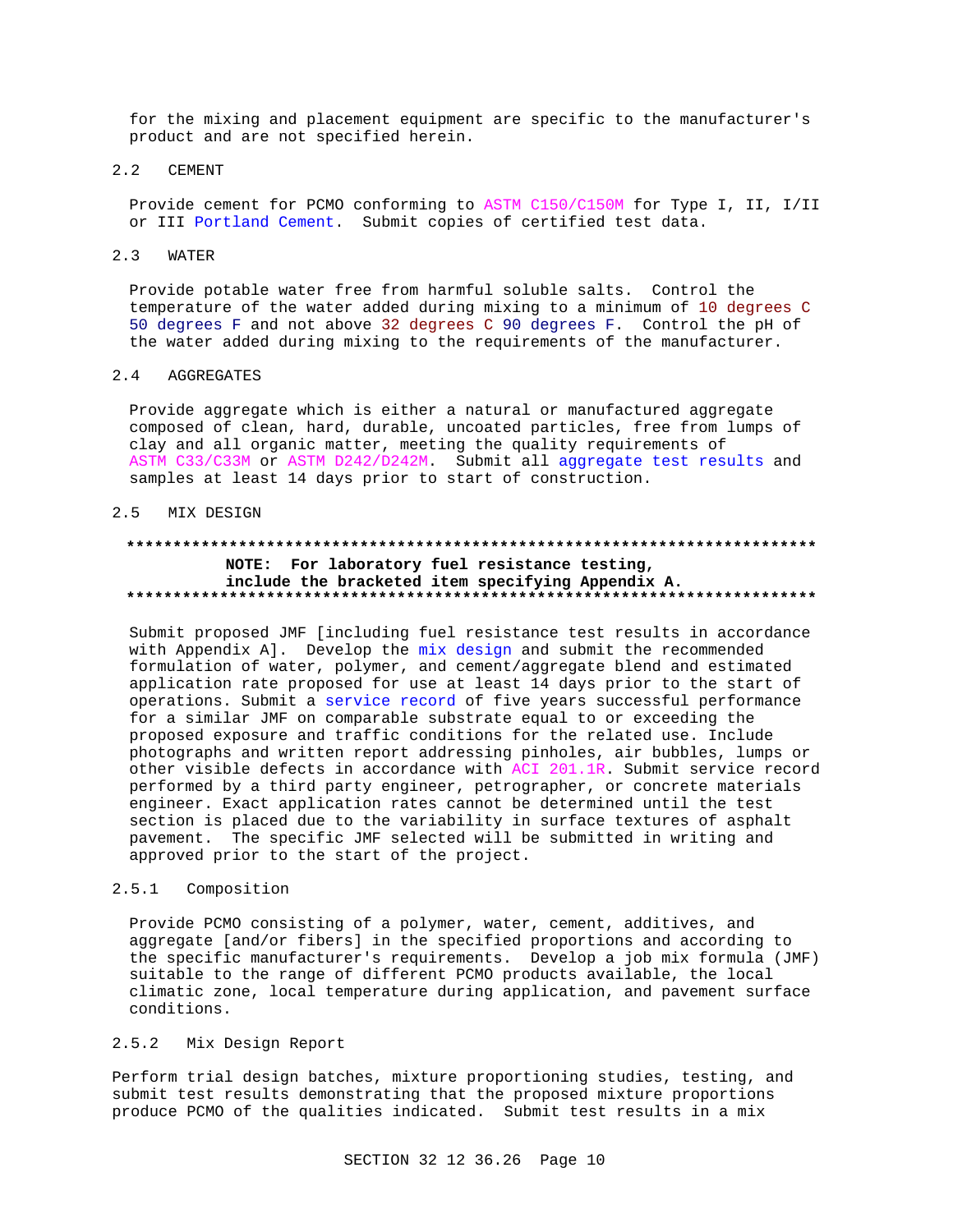design report to include:

- a. Coarse and fine aggregate gradations and plots.
- b. Coarse aggregate quality test results, include deleterious materials.
- c. Fine aggregate quality test results.
- d. Mill certificates for cement.
- e. Recommended proportions and volumes for proposed mixture.
- f. Narrative discussing methodology on how the mix design was developed.

## 2.5.3 Adjustments to JMF

Maintain the JMF in effect until a new formula is approved in writing. Should a change in sources of any materials be made, do not use new material until a new mix design has been performed and approved.

2.6 TESTS, INSPECTIONS, AND VERIFICATIONS

### 2.6.1 Certifications

Submit Safety Data Sheets (SDS) and certificate of analyses (COA) or quality control certificates (QCC) verifying the composition of each separate material employed in the PCMO without revealing proprietary information. Submit COA/QCC documentation traceable to the batch/lot of materials received from the supplier of each proposed component of the PCMO. Clearly mark batch/lot identification on all packaging to be traceable to a specific COA/QCC for that particular batch.

## PART 3 EXECUTION

### 3.1 PREPARATION OF THE UNDERLYING SURFACE

### **\*\*\*\*\*\*\*\*\*\*\*\*\*\*\*\*\*\*\*\*\*\*\*\*\*\*\*\*\*\*\*\*\*\*\*\*\*\*\*\*\*\*\*\*\*\*\*\*\*\*\*\*\*\*\*\*\*\*\*\*\*\*\*\*\*\*\*\*\*\*\*\*\*\***

**NOTE: In order to ensure adequate adhesion and minimize cracking and curling, allow the pavement surface to cure prior to application of the seal coat. Experience has shown that a minimum of 30 days and an average of approximately 90 days of hot weather (daytime temperatures of 21 degrees C 70 degrees F) are needed for adequate curing of a HMA surface prior to application of a PCMO.**

**This guide specification only pertains to the polymer concrete micro-overlay aspects of the project and not to any surface preparation requirements. Address surface preparation requirements by either including them in this guide specification or by adding pertinent sections to the project documents.. \*\*\*\*\*\*\*\*\*\*\*\*\*\*\*\*\*\*\*\*\*\*\*\*\*\*\*\*\*\*\*\*\*\*\*\*\*\*\*\*\*\*\*\*\*\*\*\*\*\*\*\*\*\*\*\*\*\*\*\*\*\*\*\*\*\*\*\*\*\*\*\*\*\***

Prior to placing PCMO, clean the surface of the pavement to remove dust, dirt, other loose foreign matter, grease, oil, any type of objectionable surface film, or thermoplastic or painted pavement markings, using a vacuum sweeper or a combination of wire brushes and a power blower. Where vegetation exists in cracks, remove the vegetation and clean the cracks to a depth of 50 mm 2 inches where practical. Treat those cracks with a concentrated solution of an approved herbicide. [Clean, rout, and repair cracks in accordance with Section 32 01 17.61 SEALING OF CRACKS IN ASPHALT PAVING.] Remove bituminous pavement surfaces softened by petroleum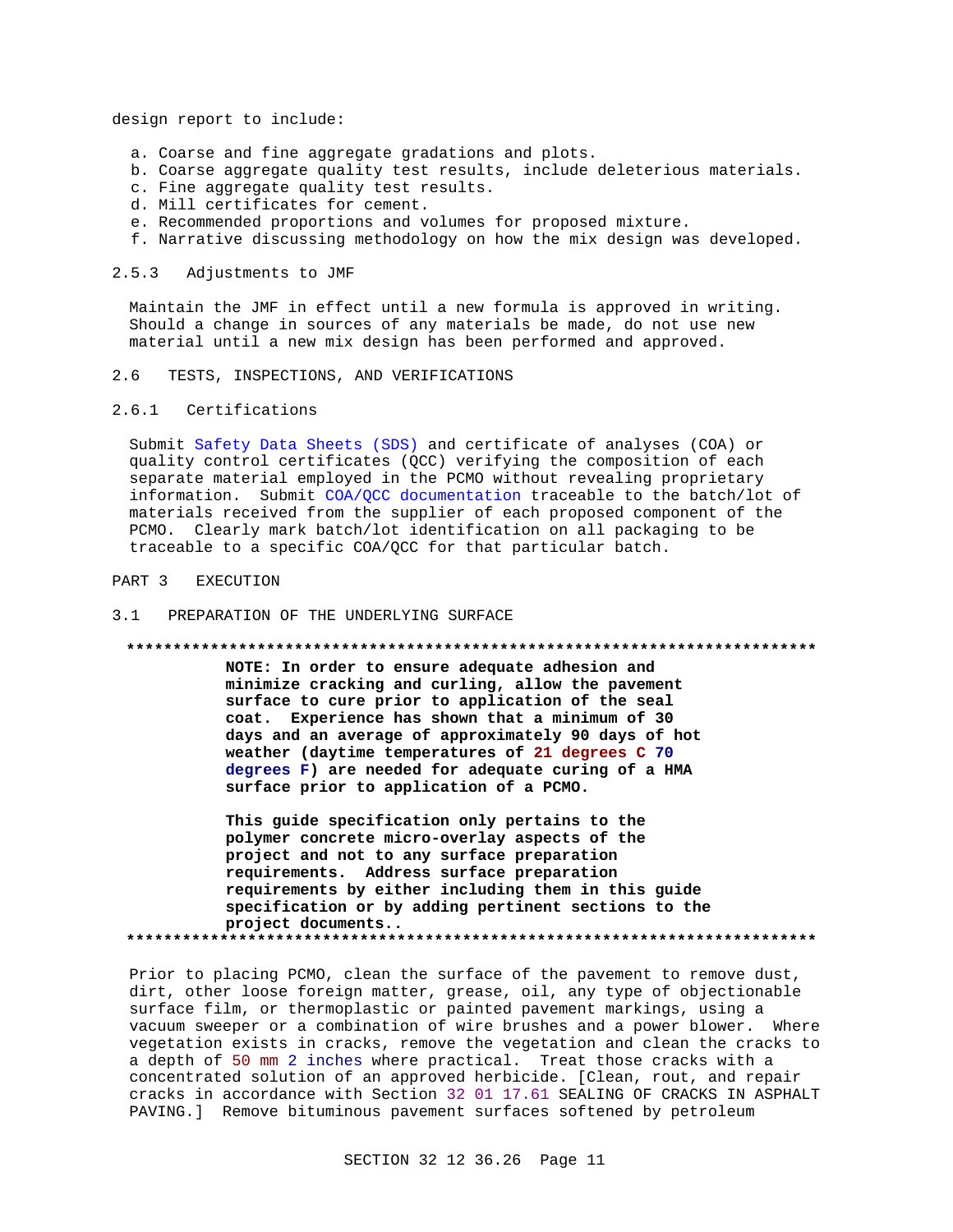derivatives, or that have failed due to any other cause, to the full depth of the damage and replace with new bituminous concrete similar to that of the existing pavement. Maintain areas of the pavement surface to be sealed with PCMO in a firm consolidated condition, and sufficiently cured so that there is no concentration of oils on the surface. Allow a period of a minimum of 30 days to elapse between the placement of a bituminous surface course and the application of the seal coat unless detergent washing is chosen as an alternative to the time requirement. After the 30 day curing period or detergent washing, verify the surface is suitable by pouring a cup of water on the pavement surface (on a warm day) and observing if any oils appear in the standing water. If oils appear, the surface is not sufficiently cured to accept a seal coat.

## 3.2 APPLICATION

Continuously agitate the mixture from the initial mixing until its application on the pavement surface. Maintain the distributor or applicator, pumps, and all tools in a satisfactory working condition. Apply a primer prior to placement of PCMO, if recommended by the manufacturer. Apply the PCMO seal coat at the application rate determined from the test section. When an area will be subjected to significant fuel spillage, place a double coat of PCMO in the appropriate area at an approved application rate. The application rate for the second coat of PCMO can vary significantly from the underlying PCMO coat due to changes in the surface texture of the surface after PCMO application.

## 3.2.1 Calibration

Furnish all equipment, materials, and labor necessary to calibrate the equipment so that it will produce and apply a mix that conforms to the job mix design. Make all calibrations with the approved job materials prior to applying the PCMO to the pavement as part of the test section. Submit a copy of the calibration test results.

## 3.2.2 Curing

Permit the mixture to cure for a minimum of 24 hours, after the final application, before opening to traffic. Repair any damage to the uncured mixture due to early traffic.

# 3.3 JOINTS

Overlap all joints with the adjacent PCMO section and maintain a similar texture as other sections of the PCMO.

## 3.4 FIELD QUALITY CONTROL

## 3.4.1 QC Monitoring

Document each batch of material prepared for placement, and keep written records of the weights of cement, aggregate, polymer emulsion, and water used for each batch. In addition, keep records of air temperature, pavement temperature), wind velocity (speed and direction), and humidity. Submit all QC test results on a daily basis, as the tests are performed.

## 3.4.2 Sampling

Perform sieve analyses on aggregates a minimum of once for each half-days's production. Conduct tests in accordance with ASTM C117 and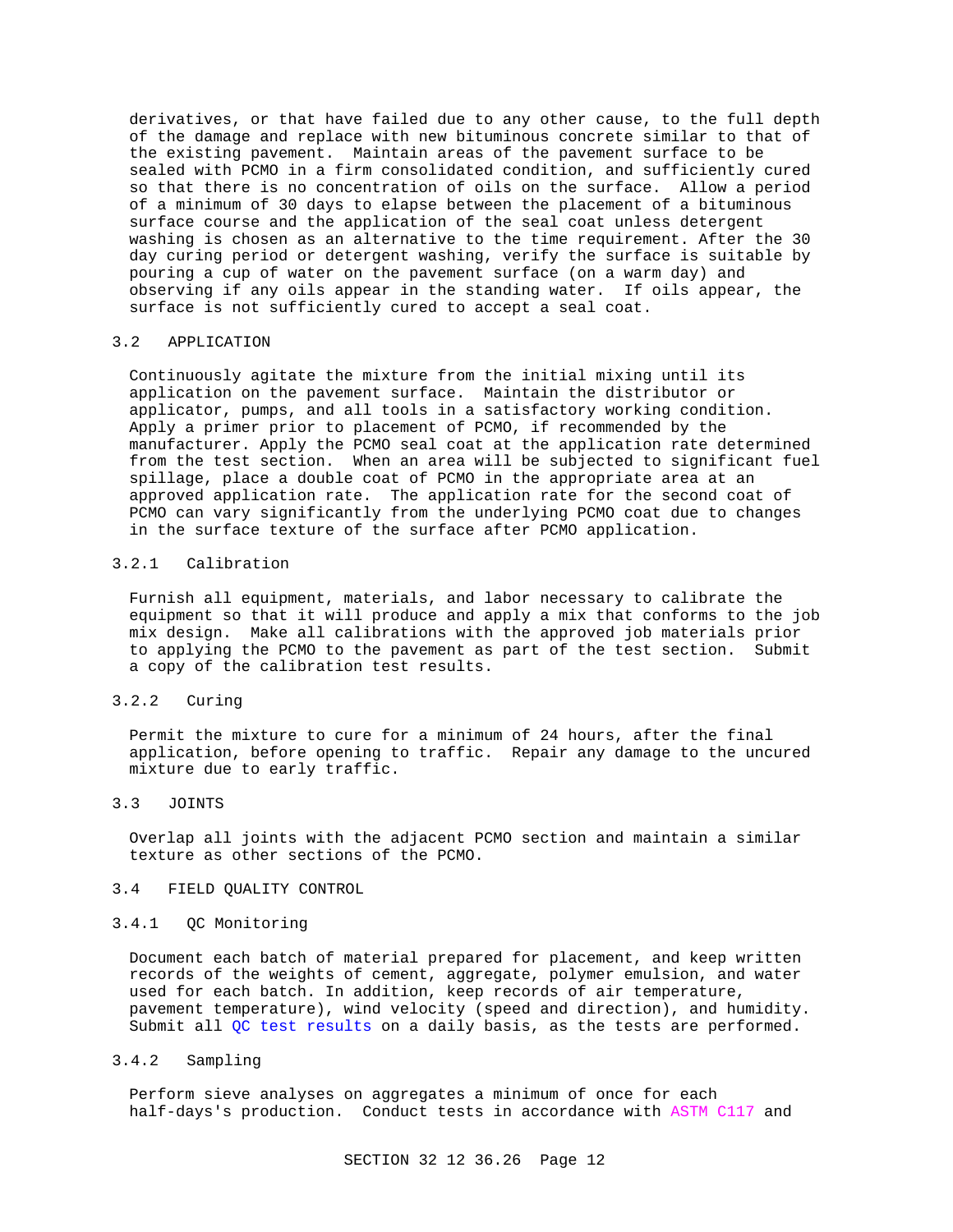# ASTM C136/C136M.

# 3.5 APPENDICES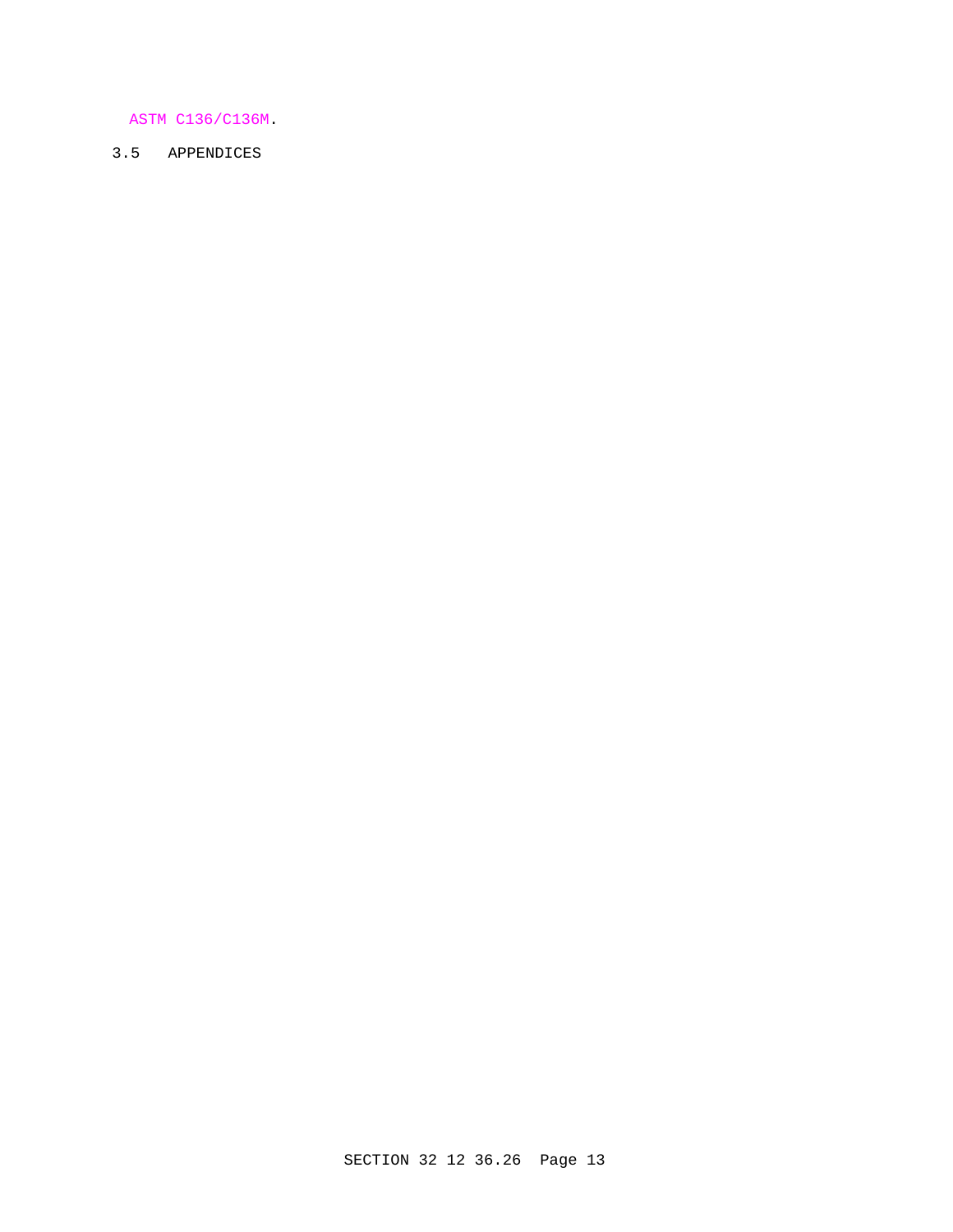### **APPENDIX A**

## LABORATORY FUEL RESISTANCE TEST

1. Scope. This method determines the resistance of the PCMO to kerosene.

2. Apparatus.

 a. Two 150 X 150 mm 6 X 6 inch square 16 gauge sheet metal masks with a 100 by 100 mm 4 by 4 inch square center removed.

 b. One 150 X 150 mm 6 X 6 inch unglazed white ceramic tile with an absorption rate of 10-18 percent (according to ASTM C67/C67M ).

c. Brass ring, 50 mm 2 inch diameter and 50 mm 2 inch high.

- d. Kerosene meeting requirements of ASTM D3699.
- e. Silicone rubber sealant or fast-setting epoxy.
- 3. Procedure

 a. Immerse the ceramic tile in distilled water for a minimum of ten minutes.

 b. Remove excess water from the tile to produce a damp surface before applying the seal coat.

 c. Using the mask described in 2.a apply one layer of the PCMO blend (mixed as specified). Spread even with the top of the mask using a spatula or other straight edge.

 d. Allow the sample to cure for 24 hours at 24 degrees C + 1 77 + 2 degrees and 50 + 10 percent relative humidity.

 e. If a two-layer application is specified, position a second mask on top of the first mask. Apply a second coat of PCMO emulsion mixture. Spread even with the top of the second mask.

f. Cure as in step 3.d.

 g. After curing, affix the brass ring to the seal coat on the tile with silicone rubber or epoxy. Epoxy often adheres better to the PCMO than silicone.

 h. Fill the brass ring with kerosene. Add a small amount of coloring to the kerosene, asphalt works well for this. The coloring may be necessary to determine if the kerosene breached the PCMO surface.

 i. After 24 hours, remove the kerosene from the brass ring, blot dry and immediately examine the film for softness and loss of adhesion. Immediately after the film is examined, break the tile in half, exposing that part of the tile whose film was subjected to the kerosene.

 j. Evaluate for penetration of kerosene through the sealer and loss of adhesion.

4. Report. Report the results as pass or fail. Visible evidence of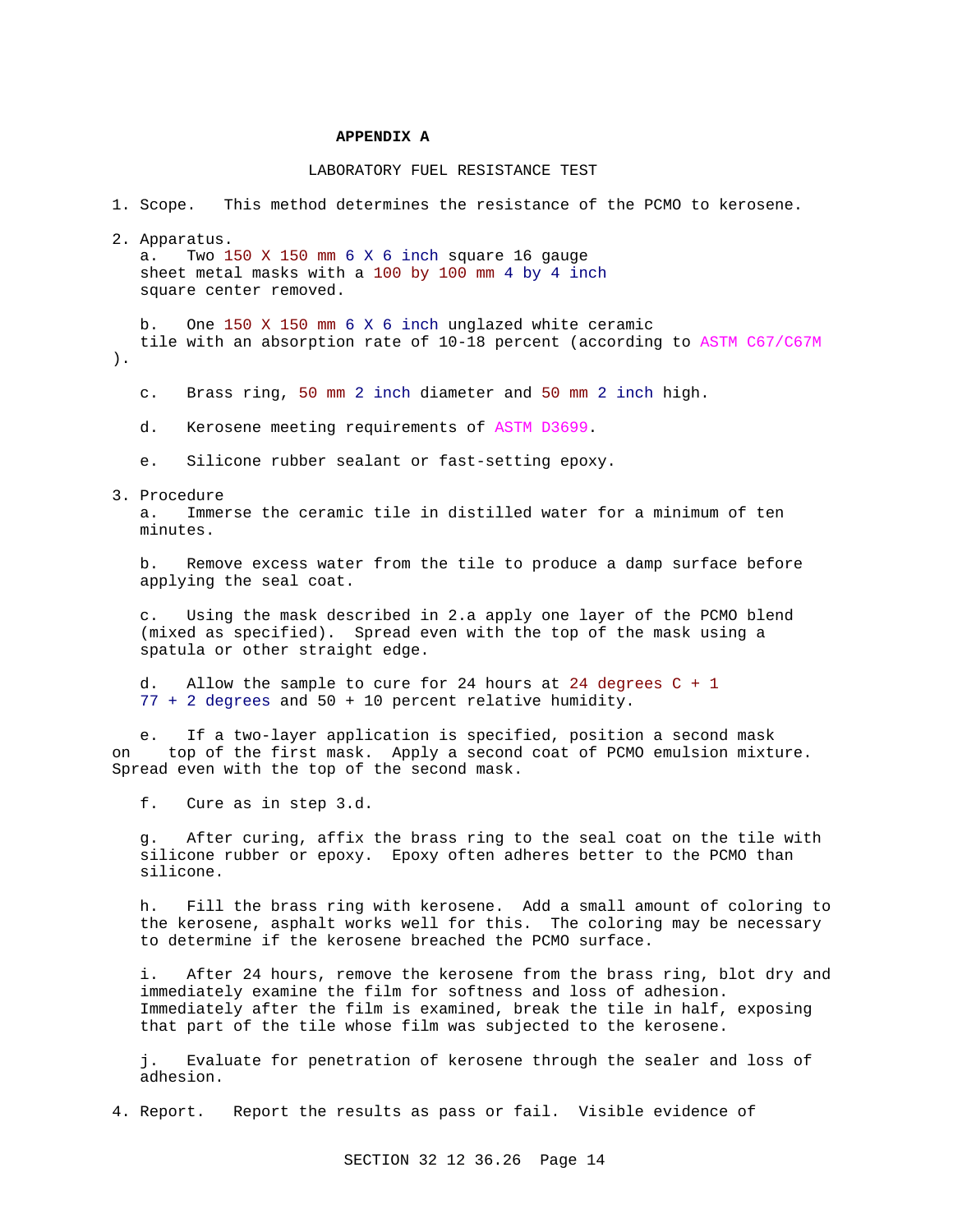# **APPENDIX A**

 LABORATORY FUEL RESISTANCE TEST leakage through or discoloration in the tile constitutes failure of the test. 5. Criterion. A "pass" rating in the fuel resistance test is required.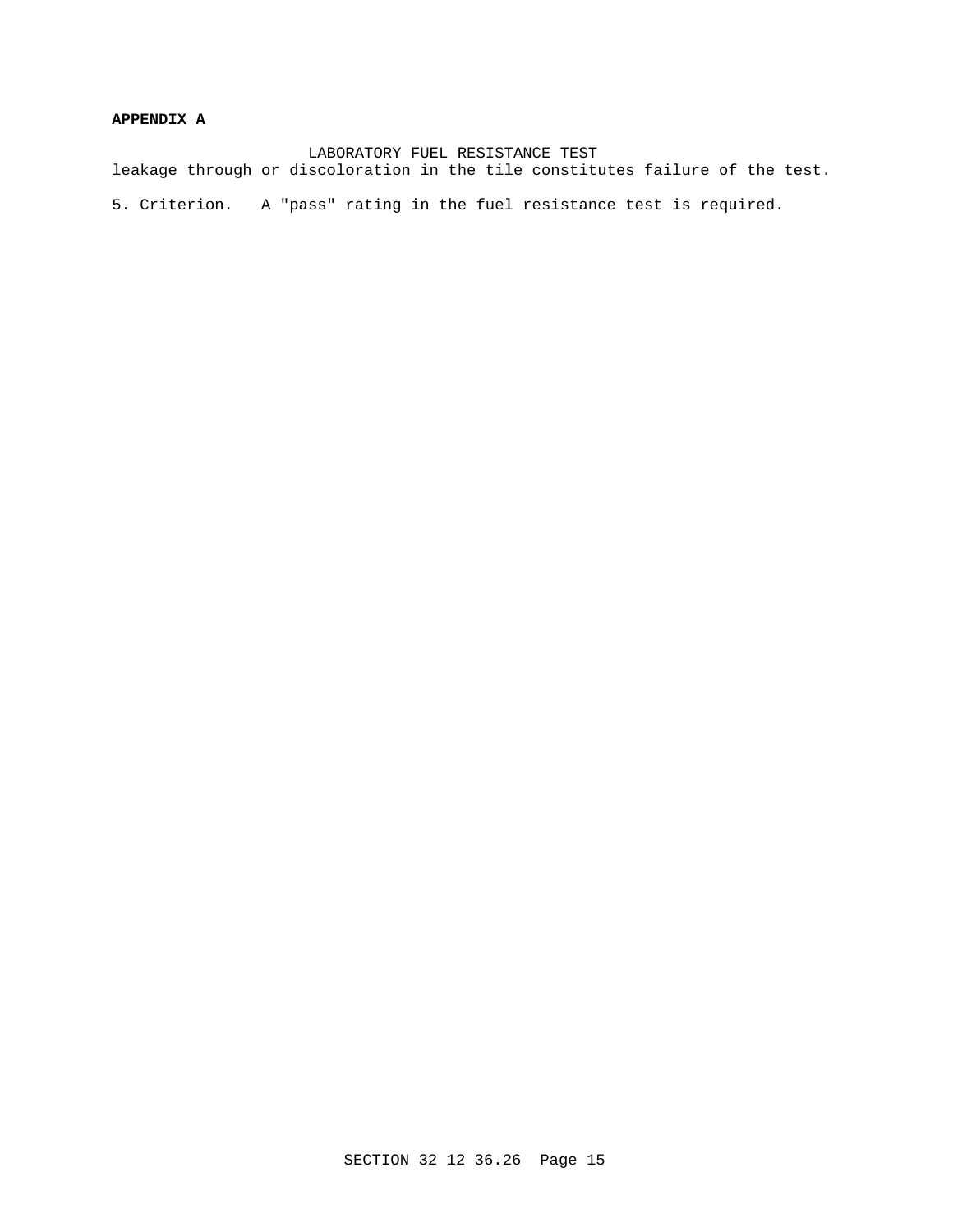### **APPENDIX B**

## FIELD FUEL RESISTANCE TEST

1. Scope. This field method is recommended to verify the resistance of the PCMO to aviation fuel. This procedure is adapted from a field test proposed for use with coal-tar materials. Some slight modifications to the method have been made to accommodate PCMO. This test is best conducted in conditions of little wind and moderate temperatures (around 21-24 degrees C 70-75 degrees F).

2. Apparatus

 a. A 150 mm 6-inch diameter metal, glass, or PVC pipe at least 76 mm 3 inches long.

b. A lid for the pipe.

 c. RTV silicone rubber sealant or fast-setting epoxy for affixing the pipe to the pavement surface.

- e. A ruler.
- 3. Procedure a. Locate a clean, flat surface on the pavement to be tested.

 b. Place the pipe on the pavement surface and seal the edge with silicone or epoxy. Firmly mold the adhesive between the pipe and the

c. Allow the sealant/adhesive to cure for 24 hours.

surface of the pavement to prevent leakage.

 d. Pour approximately one inch of aviation fuel or kerosene inside the pipe. Determine baseline of fluid by placing the ruler inside the pipe and measuring the distance from the surface of the fluid to the top of the pipe. Record this distance. Place the lid on the top of the pipe.

 e. After 30 minutes remove the lid and measure the distance from the top of the fluid to the top of the pipe. Record this distance. Any discoloration of the fuel or softening of the PCMO surface should be recorded.

 f. If seepage occurs between the bottom of the pipe and the pavement surface through the adhesive, the test is invalid. Retest in a different location.

4. Report. Report the distance from the surface of the fluid to the top of the pipe immediately after placing the fluid and after 30 minutes. Determine the difference between the two readings. If less than 5 mm 0.2 inches of fluid has penetrated the surface, a 'Pass' rating is given. If more than 5 mm 0.2 inches of fluid penetrates the surface, the pavement surface is deemed 'Failed' and may be unacceptable for fuel resistance. If any discoloration of the fuel or softening of the PCMO surface is evident, the PCMO surface is deemed 'Failed' and may be unacceptable for fuel resistance.

5. Criterion: A "pass" rating in the fuel resistance test.

-- End of Section --